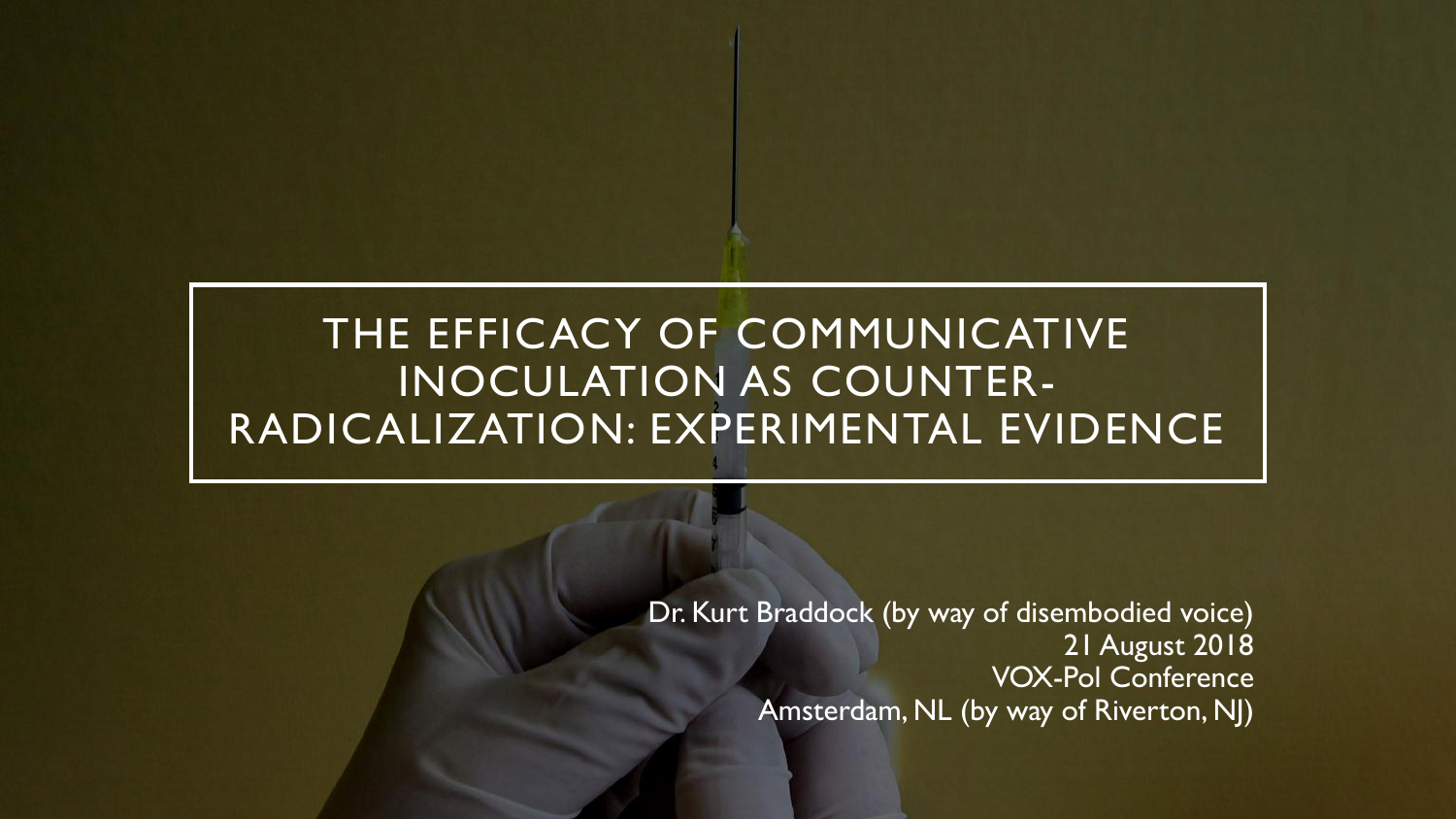# AGENDA

- Inoculation theory
- Rationale
- Method and Results
- Discussion and future directions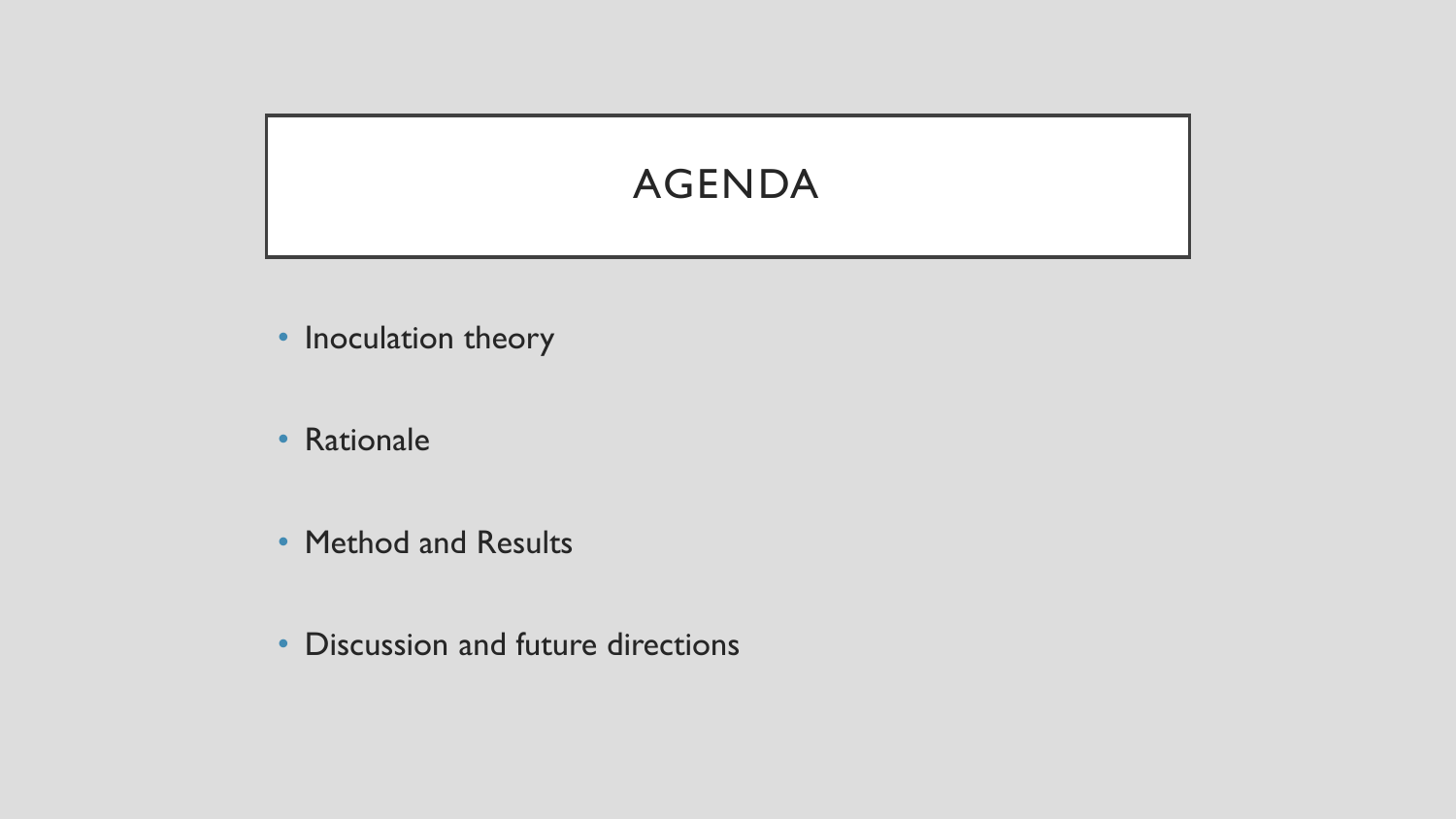# INOCULATION THEORY

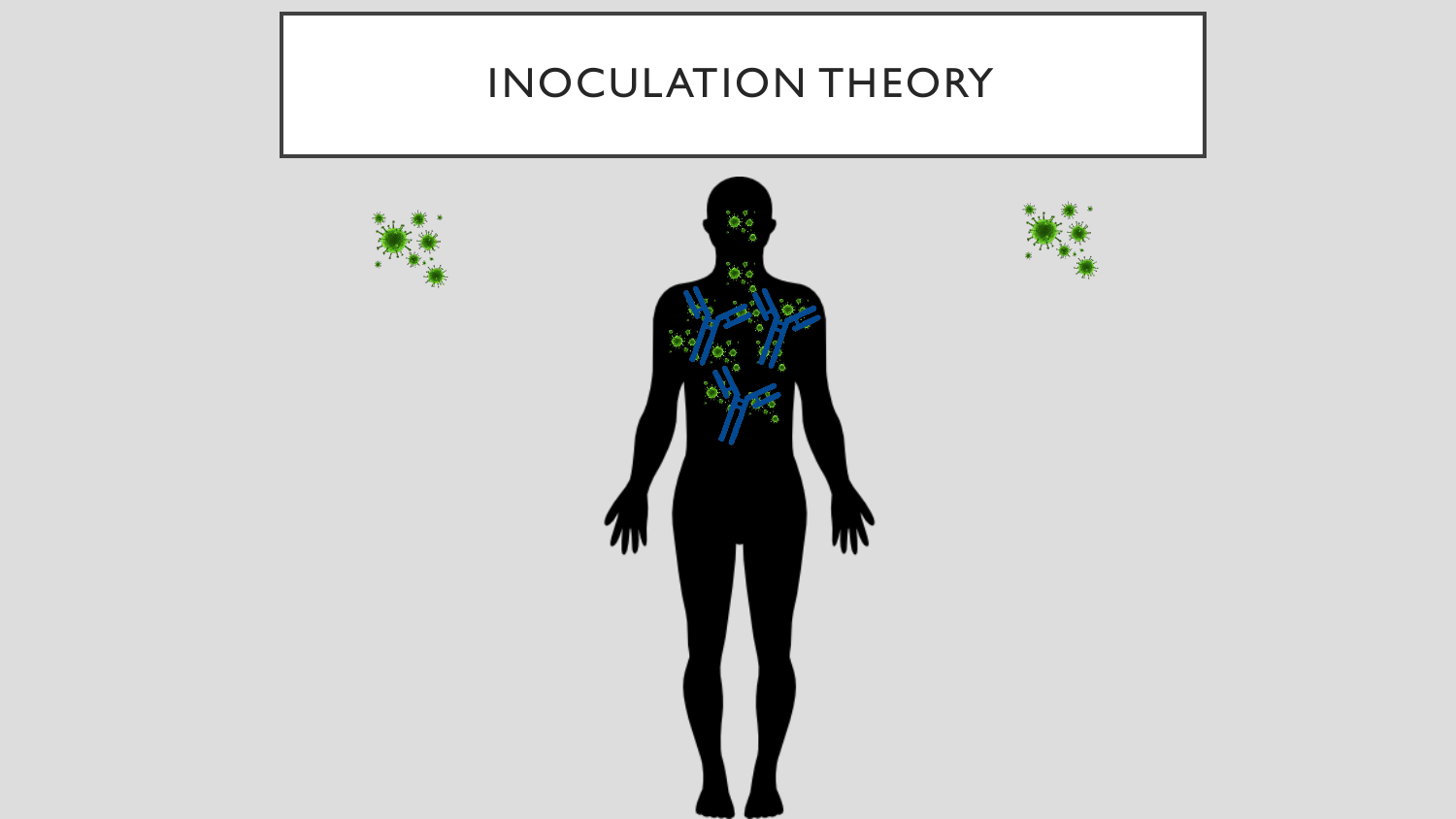### INOCULATION THEORY

- Rather than persuade, it helps targets resist persuasion
- Multiple elements
	- Explicit forewarning: Someone will try to persuade you and they have been very successful in the past
	- Refutational preemption: Here are some tools to challenge the messages that you may encounter
- Shown to be effective in multiple communicative domains by arousing pre-emptive psychological reactance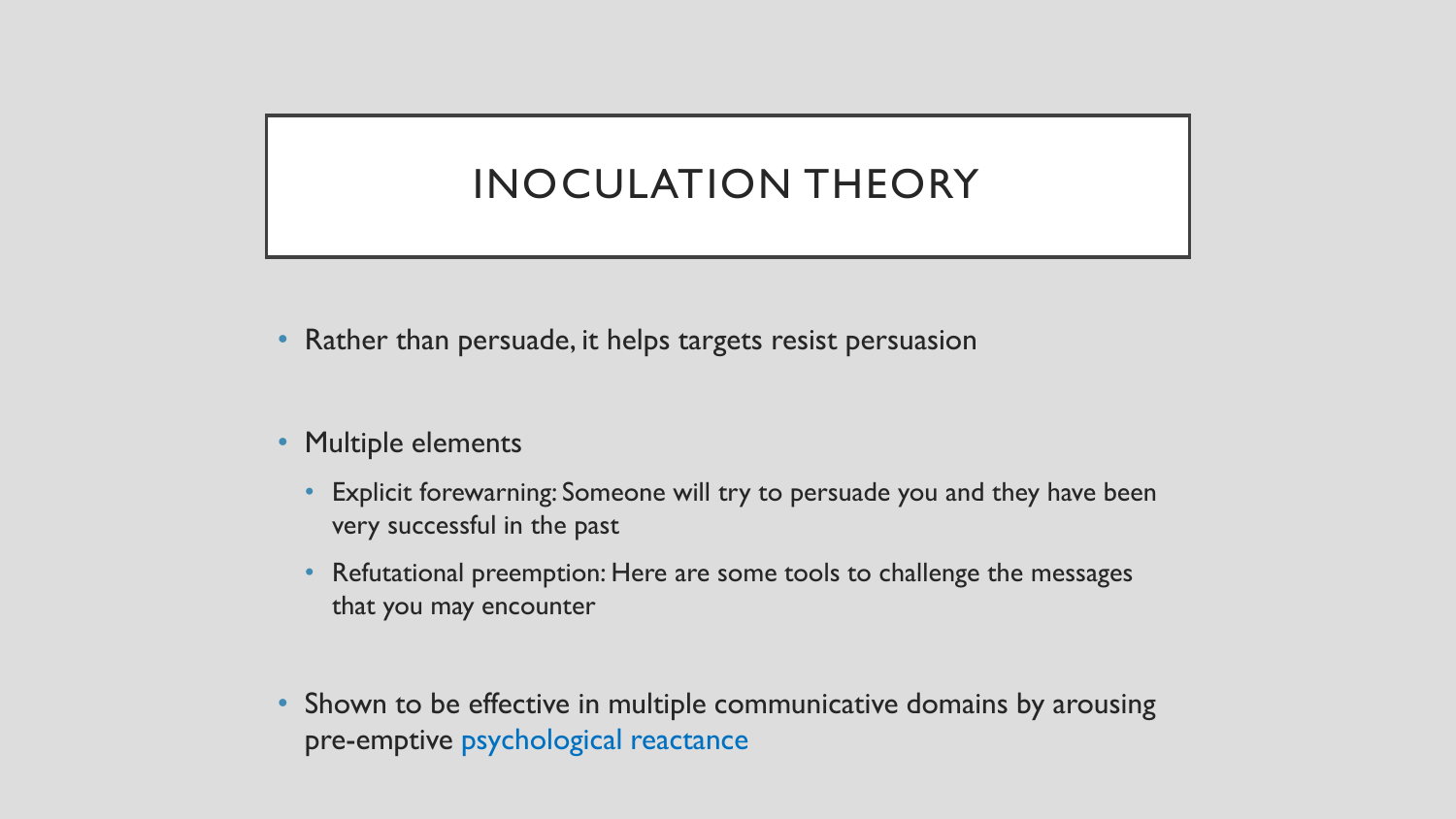### PSYCHOLOGICAL REACTANCE

- A negative form of arousal resulting from the recognition that someone is attempting to persuade you
	- We all have innate need for autonomy
	- When that autonomy is threatened, we go in the opposite direction to reestablish our autonomy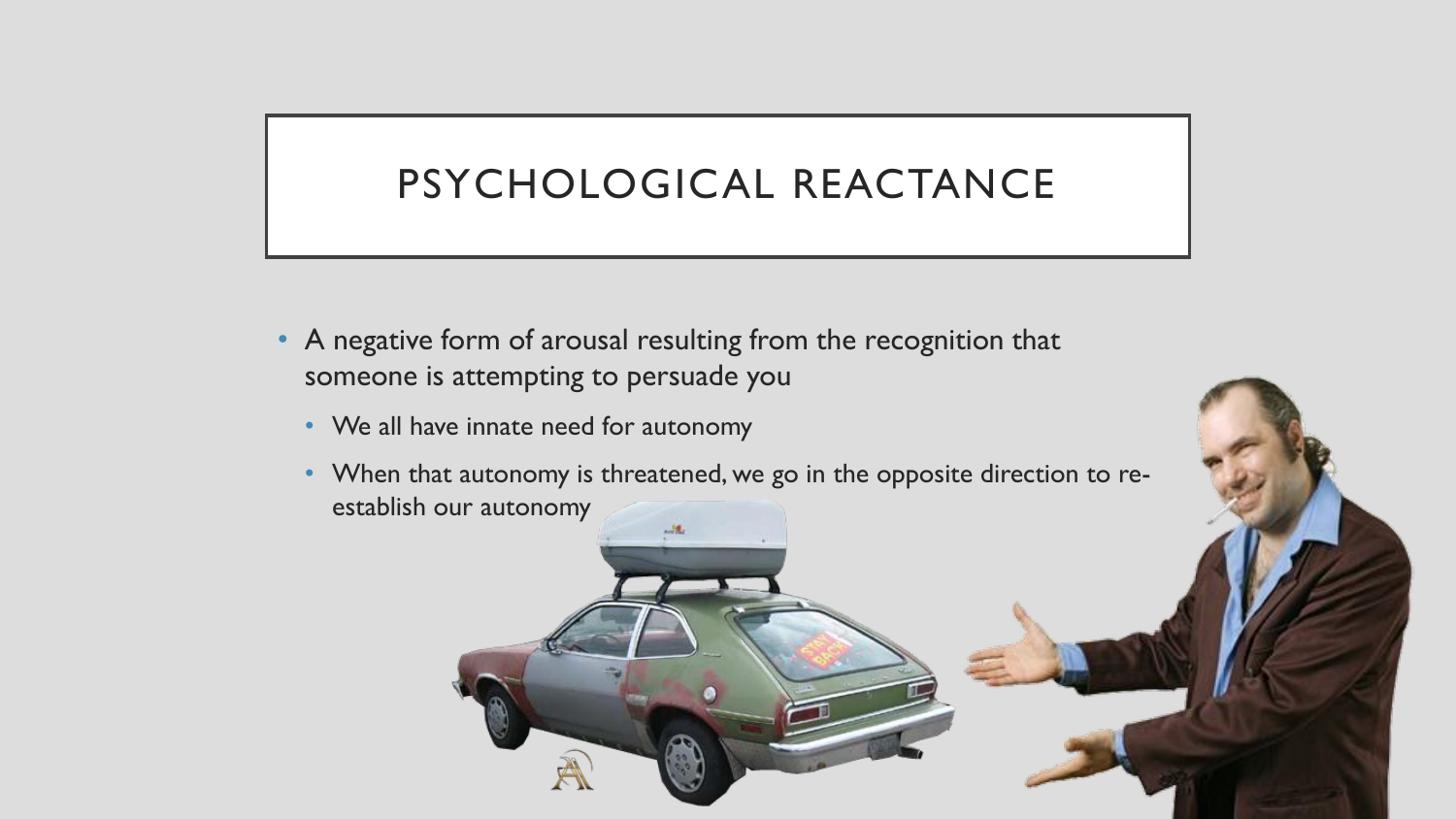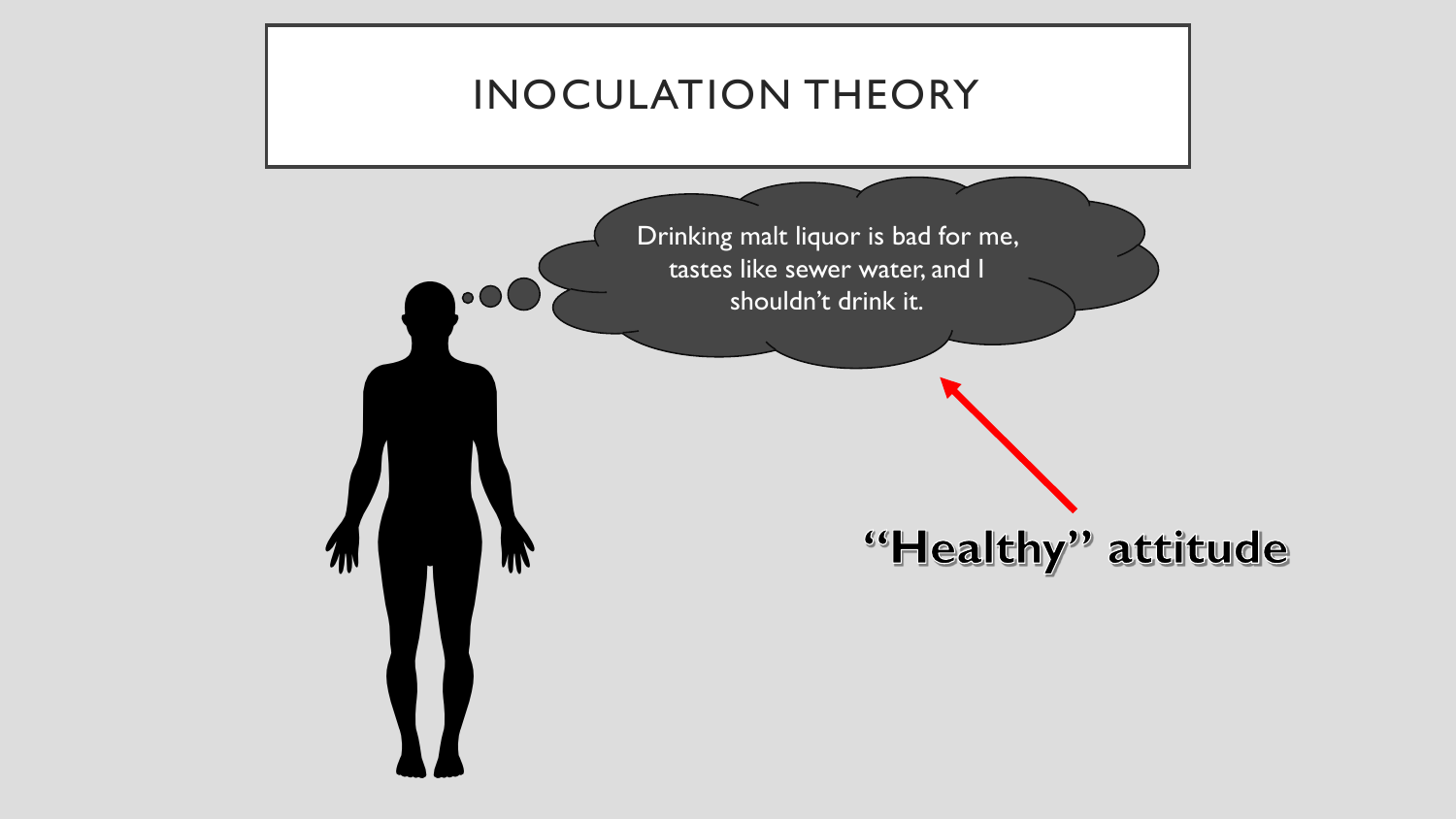### INOCULATION THEORY

One day, someone might try to convince you that malt liquor is good. It might even seem good. But, it tastes awful and the alcohol in it does damage to your liver. Don't fall into that trap.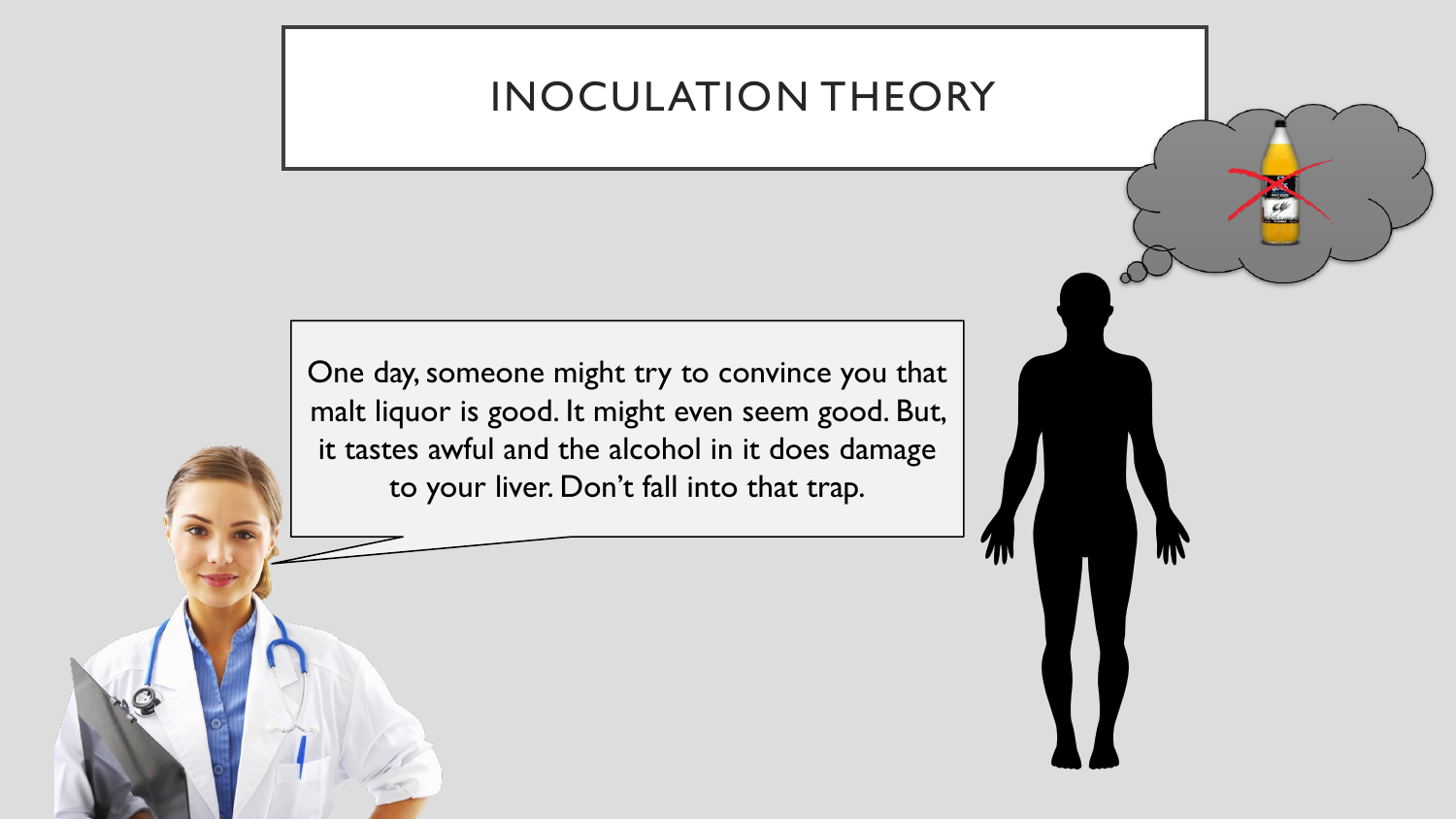# RATIONALE

- Radicalization: a social and psychological process through which an individual develops beliefs and attitudes consistent with a terrorist ideology
	- Belief and attitude change occurs via persuasive messaging
- If inoculation works in other persuasive domains, why not for preventing persuasion via terrorist propaganda

### **Prediction / Research Question**

- **H1** Psychological reactance: Inoculation > non-inoculation
- **H1(a)** Counter-arguing: Inoculation > non-inoculation
- **H1(b)** Anger: Inoculation > non-inoculation
- **H2** Perceived credibility of terrorist group: Inoculation < non-inoculation
- H3 Intention to support terrorist group: Inoculation < non-inoculation
- **RQ1** Is the inoculation–persuasion relationship moderated by message source or propaganda ideology?
- **RQ2** Does reactance and credibility mediate the inoculation–persuasion relationship?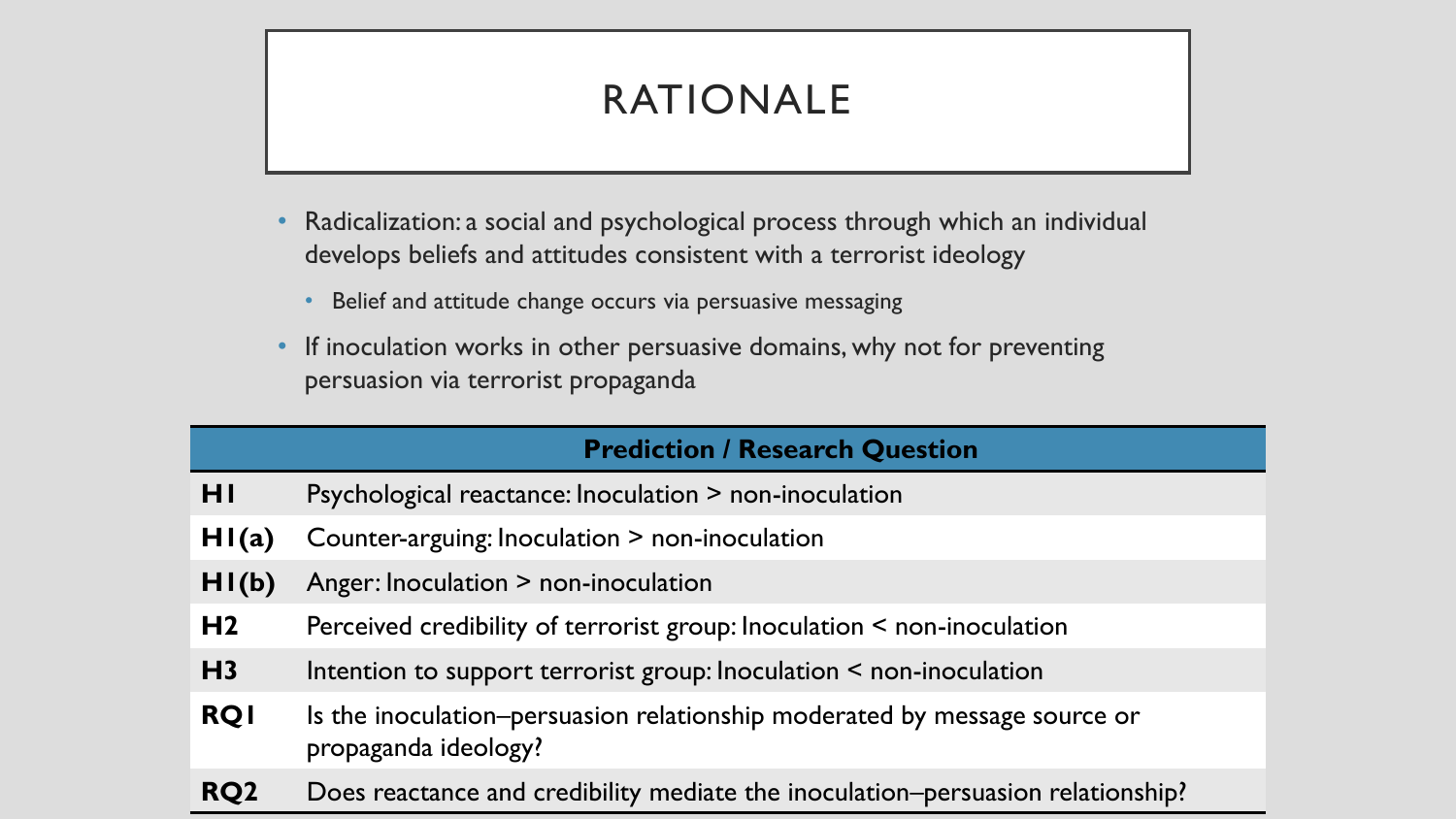

### METHOD

- National, opt-in stimulus-survey via Qualtrics surveys in June of 2018 ( $N = 357$ )
- $2 \times 2$  between-subjects design with a noinoculation control
	- Message source: Former extremist vs. researcher
	- Message ideology: Extremist left-wing vs. extremist right-wing
- In the inoculation conditions, participants exposed to left- or right-wing inoculation message before the propaganda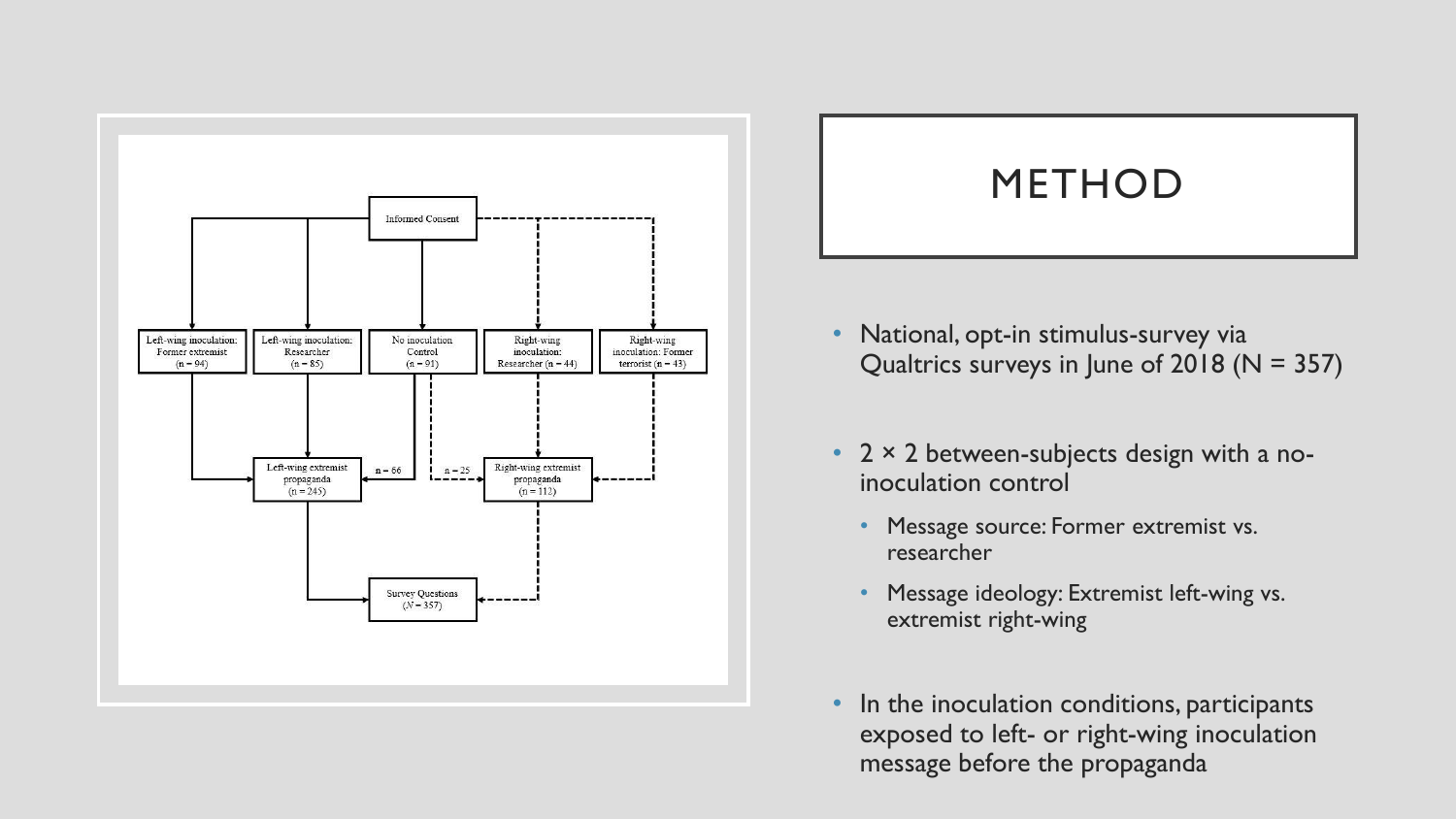### RESULTS: H1 – H3

|                                 | <b>Inoculation</b> $\mu(SD)$ | <b>Non-Inoculation</b> $\mu(SD)$ | <b>Difference Test</b>     |
|---------------------------------|------------------------------|----------------------------------|----------------------------|
| $HI(a)$ : Counter-arguing       | 4.09(2.03)                   | 3.34(1.25)                       | $t(355) = 2.99$ (p < 0.01) |
| $H1(b)$ : Anger                 | 3.69(1.55)                   | 3.42(1.73)                       | $t(355) = 1.95$ (p = 0.08) |
| H2: Extremist group credibility | 46.77 (31.23)                | 56.51 (28.79)                    | $t(355) = 2.62$ (p < 0.01) |
| H3: Support intention           | 35.41 (32.02)                | 44.96 (34.41)                    | $t(355) = 2.41$ (p < 0.01) |
|                                 |                              |                                  |                            |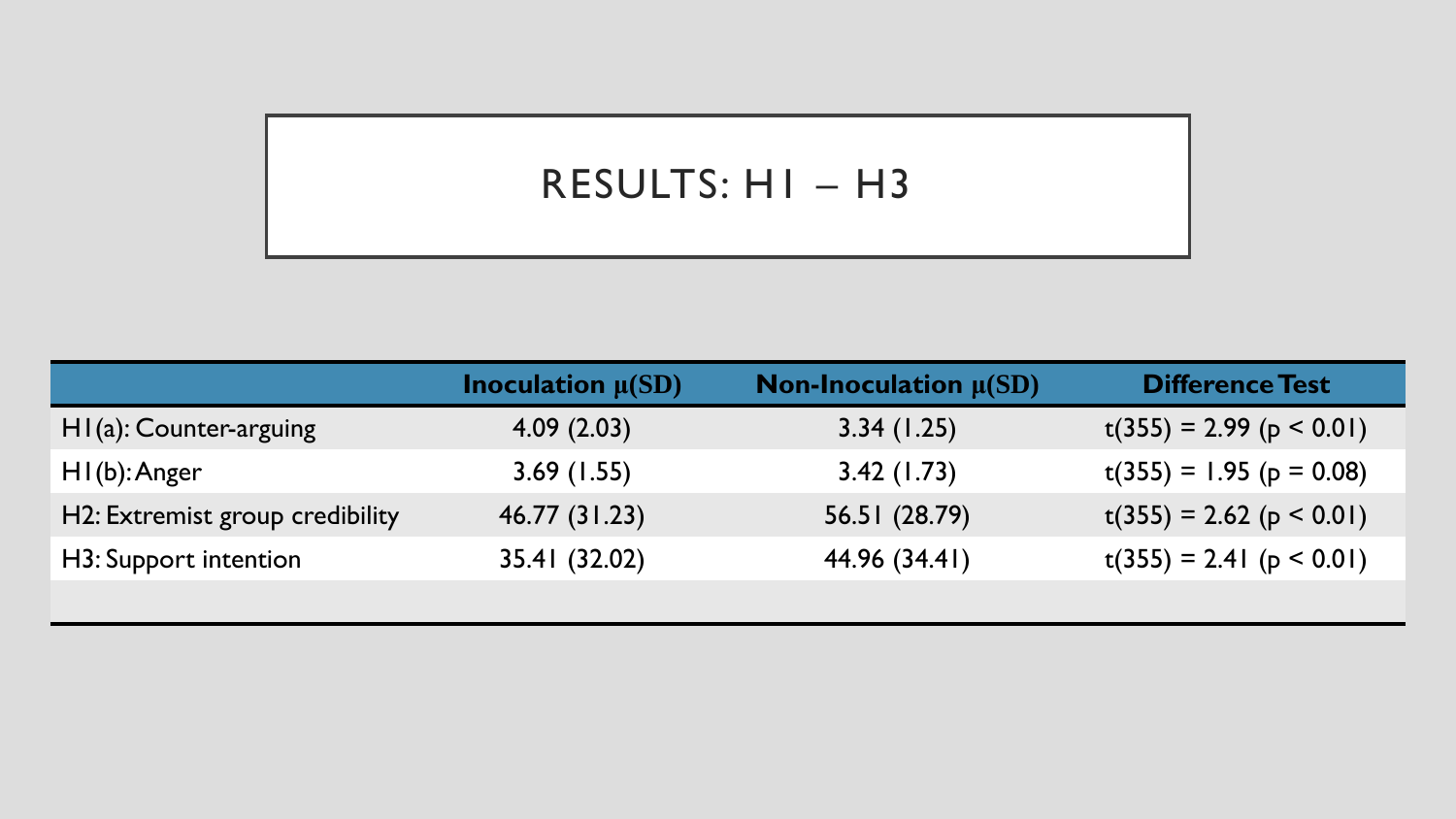### RESULTS: RQ1 (MODERATORS)

|                               | <b>Counter-arguing</b>     | <b>Anger</b>              | <b>Perceptions of extremist</b> | Intention to support       |
|-------------------------------|----------------------------|---------------------------|---------------------------------|----------------------------|
|                               |                            |                           | group credibility               | extremist group            |
| Source of inoculation message |                            |                           |                                 |                            |
| Researcher ( $n = 129$ )      | 4.20(2.02)                 | 3.86(1.79)                | 45.62 (31.99)                   | 32.56 (30.53)              |
| Former extremist $(n = 137)$  | 3.99(2.08)                 | 3.78(1.60)                | 45.00 (32.20)                   | 33.83 (30.90)              |
| Difference test (two-tailed)  | $t(264) = .83$ (p = .41)   | $t(264) = .39$ (p = .69)  | $t(264) = .16$ (p = .87)        | $t(264) = -.34 (p = .74)$  |
| Propaganda ideology           |                            |                           |                                 |                            |
| Left-wing $(n = 245)$         | 3.82(2.05)                 | 3.71(1.64)                | 49.41 (31.68)                   | 36.58 (31.02)              |
| Right-wing $(n = 112)$        | 4.09(2.20)                 | 3.84(1.91)                | 44.40 (31.78)                   | 32.08 (31.73)              |
| Difference test (two-tailed)  | $t(355) = -1.14 (p = .26)$ | $t(355) = -.67$ (p = .51) | $t(355) = -1.38$ (p = .17)      | $t(264) = -1.26$ (p = .21) |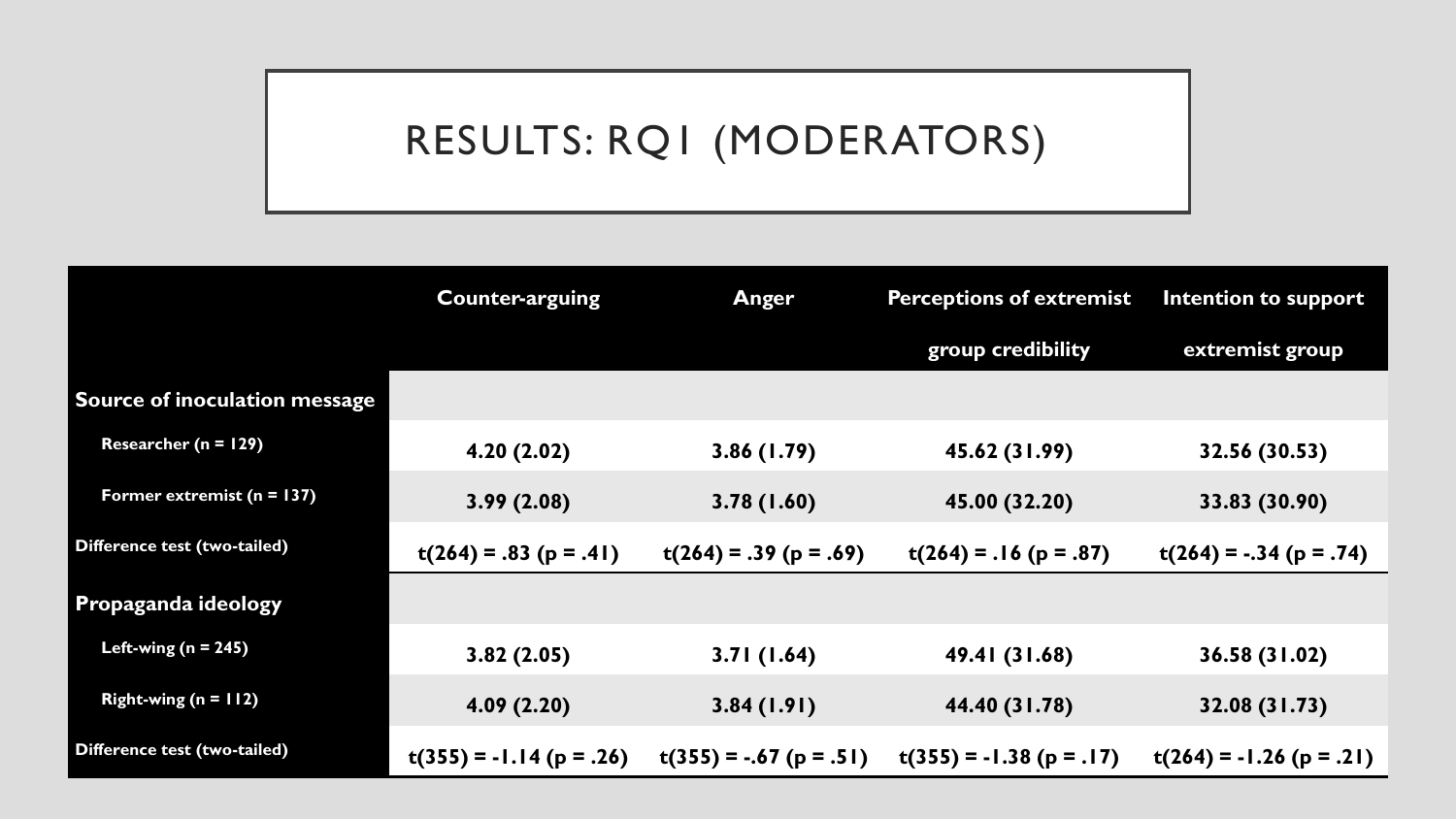

#### RESULTS: RQ2 (VARIABLE STRUCTURE)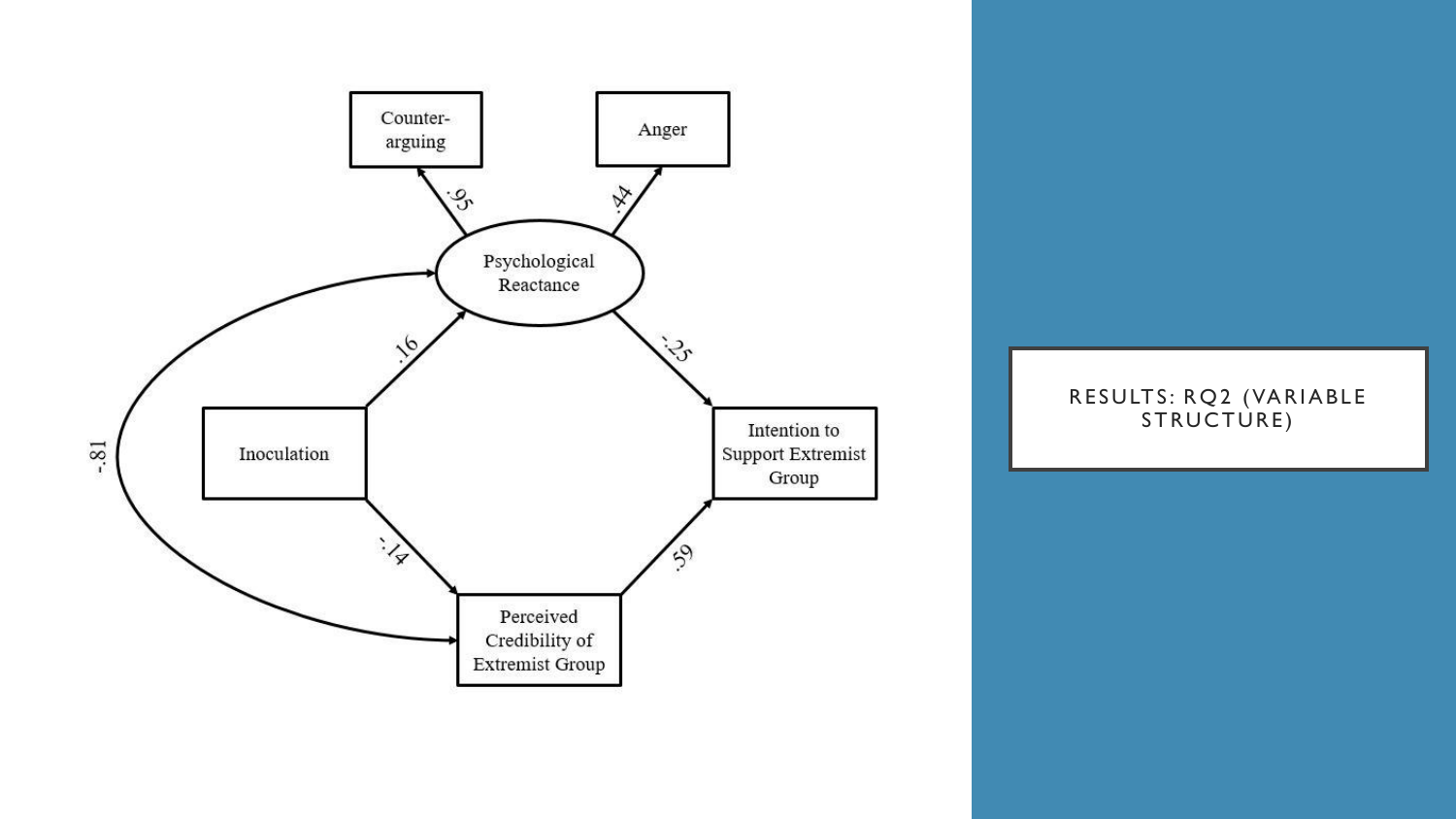# SYNOPSIS

- Communicative inoculation:
	- Increases psychological reactance in response to extremist propaganda
	- Diminishes perceptions of extremist group credibility
- Psychological reactance and perceptions of extremist group credibility predict intention to support the extremist group
- Relationships remain robust across left- and right-wing extremist ideology and source of the message (i.e., researcher vs. former extremist)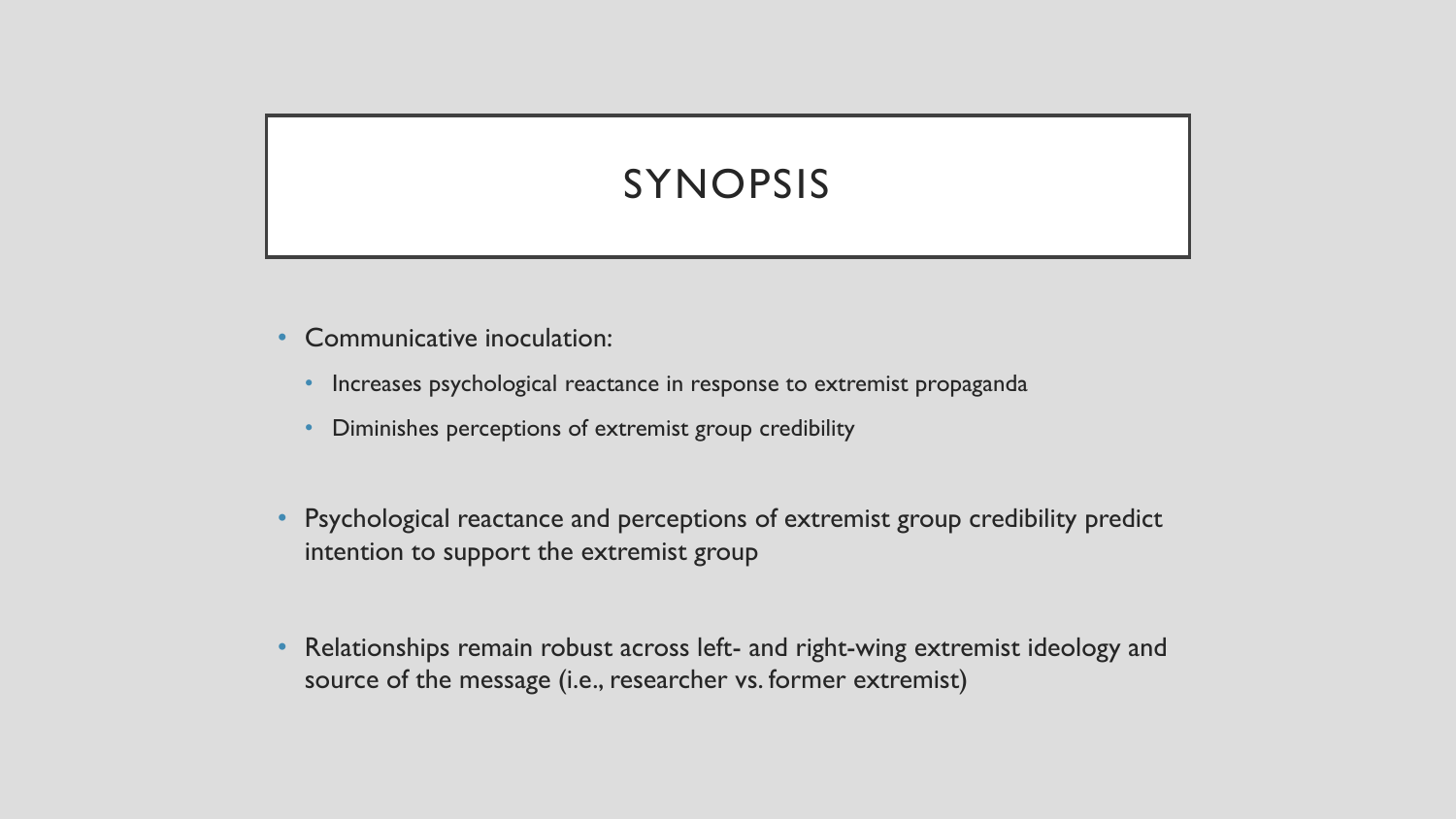## IMPLICATIONS

- Extends inoculation theory into the realm of violent extremism
- There is no direct relationship between inoculation and behavioral intention
	- Persuasive practices that increase reactance or reduce extremist group credibility can reduce behavioral intention
- Potential empirical support for the development of counterradicalization practices
	- Experimental social science can inform the development of these practices